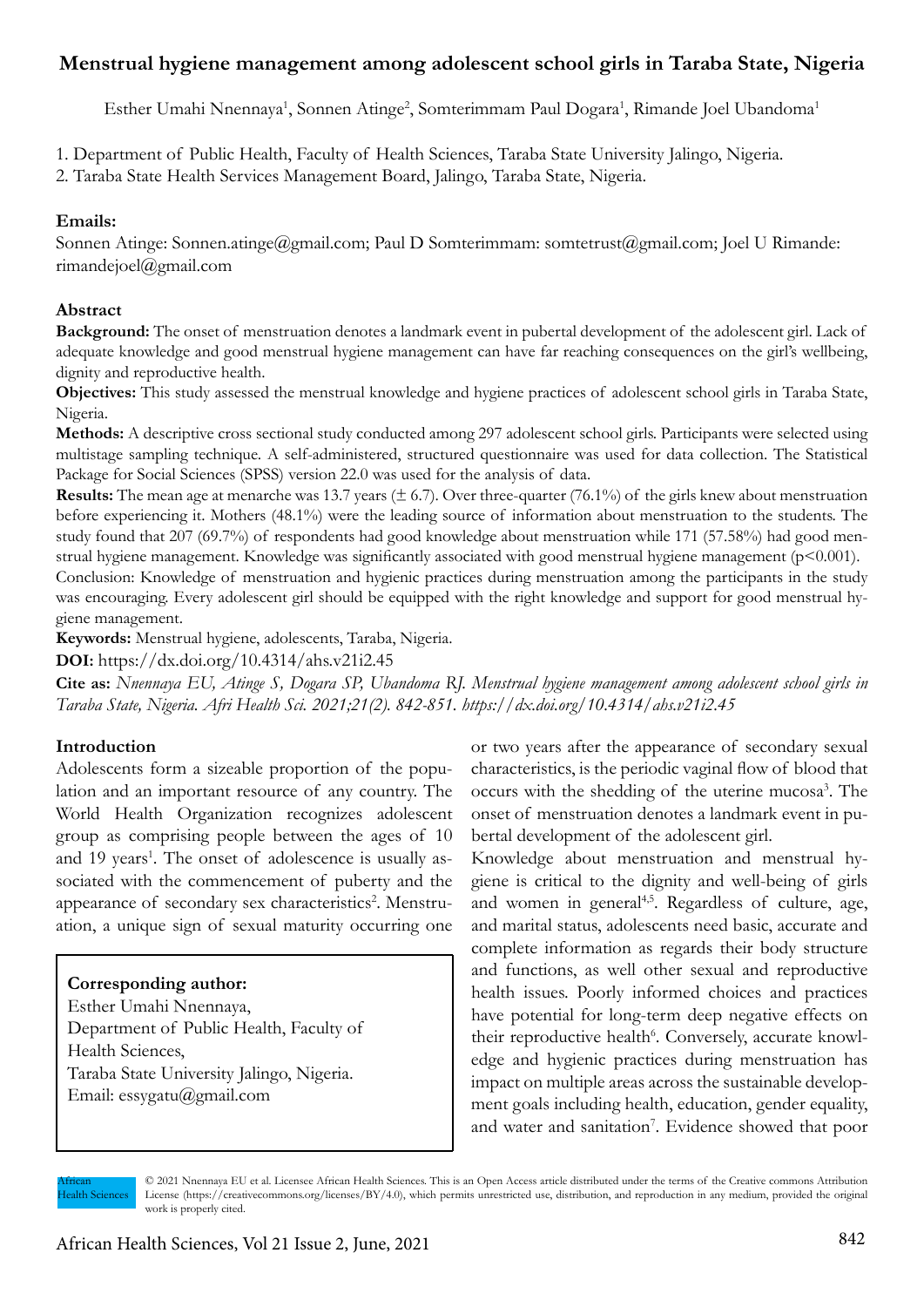personal hygiene and unsafe sanitary conditions have primarily resulted in gynecological problems among the adolescent girls<sup>8</sup>. A preponderance of cases of infections due to lack of hygiene during menstruation has been reported<sup>9,10,11</sup>. Hidden micro-organisms and vaginal infections have been reported to be caused by frequent use of unclean napkins or the improperly dried cloth napkins before its reuse<sup>8</sup>. Furthermore, the growing urban waste problem in developing countries was reported to be partly due to inappropriate disposal of absorbents used during menstruation<sup>12</sup>.

Several studies have indicated that many girls receive little or no premenarcheal information<sup>13, 14</sup>. A study in India reported that 70% of the girls had not heard about menstruation before attainment of menarche<sup>15</sup>. In Southeast Nigeria, another study found that only 44% of the adolescent girls had premenarcheal training, which resulted to inappropriate menstrual experiences and poorer menstrual hygiene practice<sup>13</sup>. Girls most often ask mothers, other female family members as well as peers to obtain information about menstruation<sup>16</sup>. Frequently, these people are either not well equipped to fill gaps in girls' knowledge or do not feel comfortable discussing menstruation due to religious or cultural restrictions<sup>17</sup>. Though a normal physiologic process, menstruation is still associated with negative feelings and notions in some individuals and communities hence the culture of silence and shame surrounding it and sexuality in general<sup>18</sup>. In Nepal, for instance, some rural families still observe an ancient tradition of banishing grls and women to sheds when they have their menstruation<sup>19</sup>. A study revealed that even in high income countries with adequate facilities and information, menstruation is considered shameful and embarrassing among adolescent girls<sup>20</sup>.

Challenges faced by adolescent girls in low-and middle income countries in relation to effective menstrual hygiene management include lack of access to clean, effective absorbents; inadequate facilities to change, clean and dispose absorbents; lack of access to soap and water; and lack of privacy<sup>21-24</sup>. In the absence of suitable and affordable menstrual care products, some women and girls resort to using unhygienic and inappropriate products such as newspapers, old rags, dried leaves, or socks to collect menstrual blood and manage their products<sup>23,24</sup>. According to a report in East Africa, 4 out of 5 girls lack access to sanitary pads and related health education<sup>15</sup>. A study in Mali reported the use of old cotton fabric (pagnes) to absorb menstrual blood among adolescent girls<sup>25</sup>. Also, from Ethiopia a research showed that 35.4% of students used sanitary napkins, 55.6% used homemade cloths, and 9% used underwear as absorbent materials for menstrual blood<sup>26</sup>. In Nigeria, a survey conducted in northwestern State of Kaduna showed that only 37% of women age 15-49 have everything they need such as clean materials, a facility, pain medication, and places to dispose of used products for proper menstrual hygiene<sup>27</sup>. UNICEF however, recommends the use of clean menstrual hygiene management (MHM) materials to absorb or collect blood that can be changed in privacy as often as necessary for the duration of the menstrual period<sup>5</sup>. Furthermore, adolescent girls are expected to use soap and water to bath at least twice a day, wash their underwear and change their clothing daily and to have access to facilities to dispose of used menstrual management material<sup>21</sup>.

This study assessed menstruation knowledge and hygienic practices during menstruation among adolescents in Taraba State. The results will be beneficial in planning programs for improving adolescents' knowledge level of good menstrual hygiene management with regard to their life processes and advancement of their quality of life.

## **Methods**

## **Study Design, Study Area and Population**

The study was descriptive cross sectional conducted in Jalingo town. Jalingo is both the capital city of Taraba State as well as a Local Government Area (L.G.A.) in the State. It is the most developed and most densely populated L.G.A. in Taraba. It is surrounded by Ardo-Kola, Yaro, and Lau Local Government Areas. It is situated at 8.88° North Latitude, 11.37° East Longitude and 351 meters' elevation above sea level. According 2016 projected population, it had 187,500 persons with 32,050 between the ages  $10 - 19$  (28). The population is heterogeneous in nature with numerous ethnic groups with varied historical and socio cultural backgrounds. There are a total of 24 secondary schools in Jalingo, 12 public and 12 private. The study population was adolescent school girls between the ages of  $10 - 19$  years in selected secondary schools in Jalingo. All adolescents who had not attained menarche were excluded from the study

## **Sample Size and Sampling Procedure**

The sample size for the study was estimated using the simplified formula for proportions:  $n = N/1 + N$  (e)2 (29), where n is the unknown sample size, N is the total population (1014), e is the level of precision which is 0.05 with 95% confidence interval. The calculated sample size was 287 which was increased by 10% to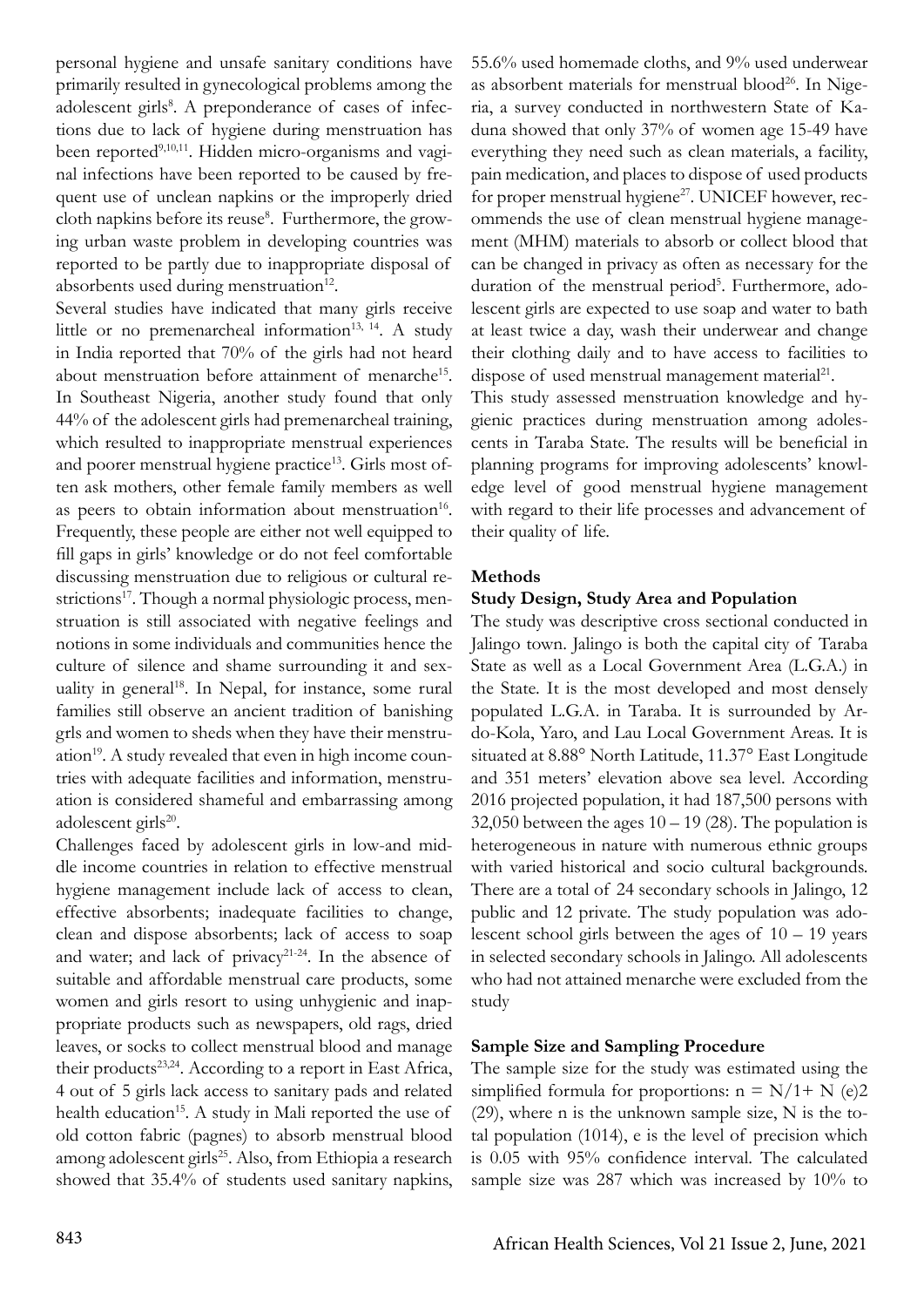account for non-response rate. The participants were selected using a multi-stage sampling technique: the first stage involved simple random sampling, by lottery method of 4 secondary (2 private and 2 government) schools from 24 secondary schools in Jalingo LGA. The selected schools were Howai, Government Day, Jetters Montessori and Kenneth Foundation Group of schools. In the second stage, 27 classes out of 54 were selected using the proportionate to size sampling method based on the female students' population in each school. Consequently, 10, 3, 3, and 11 classes were sampled from Howai, Jetters Montessori, Kenneth Foundation Group of schools and Government day secondary schools which have 130, 25, 20 and 140 adolescent girls respectively. In the third stage, respondents in the sampled classes were selected using systematic sampling technique with a sampling interval of 3 after selecting the first respondent by simple random sampling.

#### **Data Collection and Management**

A pre-tested structured self–administered questionnaire was used to obtain information from the participants. The questionnaire collected information on the socio-demographic data of the respondents, knowledge about menstruation and menstrual hygiene practices. All questionnaires were screened for completeness, and a total of 297 were coded, scored and entered into the computer. The Statistical Package for Social Sciences (SPSS) version 22.0 was used for the analysis of data. The findings were presented in tables and charts. Significant associations were evaluated using Chi-squared test and level of significance was considered at 0.05.

An 8-point knowledge scale was used to measure the respondents' knowledge. A correct knowledge attracted one point while a wrong knowledge was zero. A score of  $\leq$  4 points was considered poor while a score  $\geq$  5 was considered good in determining composite score for knowledge variable. Menstrual hygiene practice was determined using a 7-point practice scale. A good menstrual hygiene practice attracted a score of 1 while the score for a poor practice was zero. Scores of < 4 and  $\geq$  4 points were considered poor and good practices respectively

#### **Ethical Considerations**

Ethical clearance to carry out the study was obtained from the Taraba State Ministry of Education Jalingo. The principals of each school also gave permission for the study. An informed verbal consent was obtained from each student and only those who gave consent were interviewed. Anonymity and confidentiality was observed as the questionnaires bore no names or students' ID numbers. Their right to refuse participation was respected.

#### **Results**

#### **Socio-Demographic Characteristics**

A total of 297 respondents participated in the study. The largest age group was 13 to 15 years,  $146 \ (49.2\%)$ followed by  $16 - 19$  years 136 (45.8%). Majority of the respondents (213; 71.7%) were from the different minority tribes in Taraba State (Mumuye, Jukun, Chamba, Itchen, etc). With respect to their religious affiliation, 256 (86.2%) were of the Christians faith while 36 (12.1) were Muslims. Two hundred and eight (70%) of the respondents attained menarche at between the age group of 13 – 15 years, with mean age at menarche 13.7 ( $\pm$ 6.7). Two hundred and twenty (74.1%) of the respondent's mothers had SSCE as their highest educational qualification while 77 (25.9%) had tertiary education (Table 1).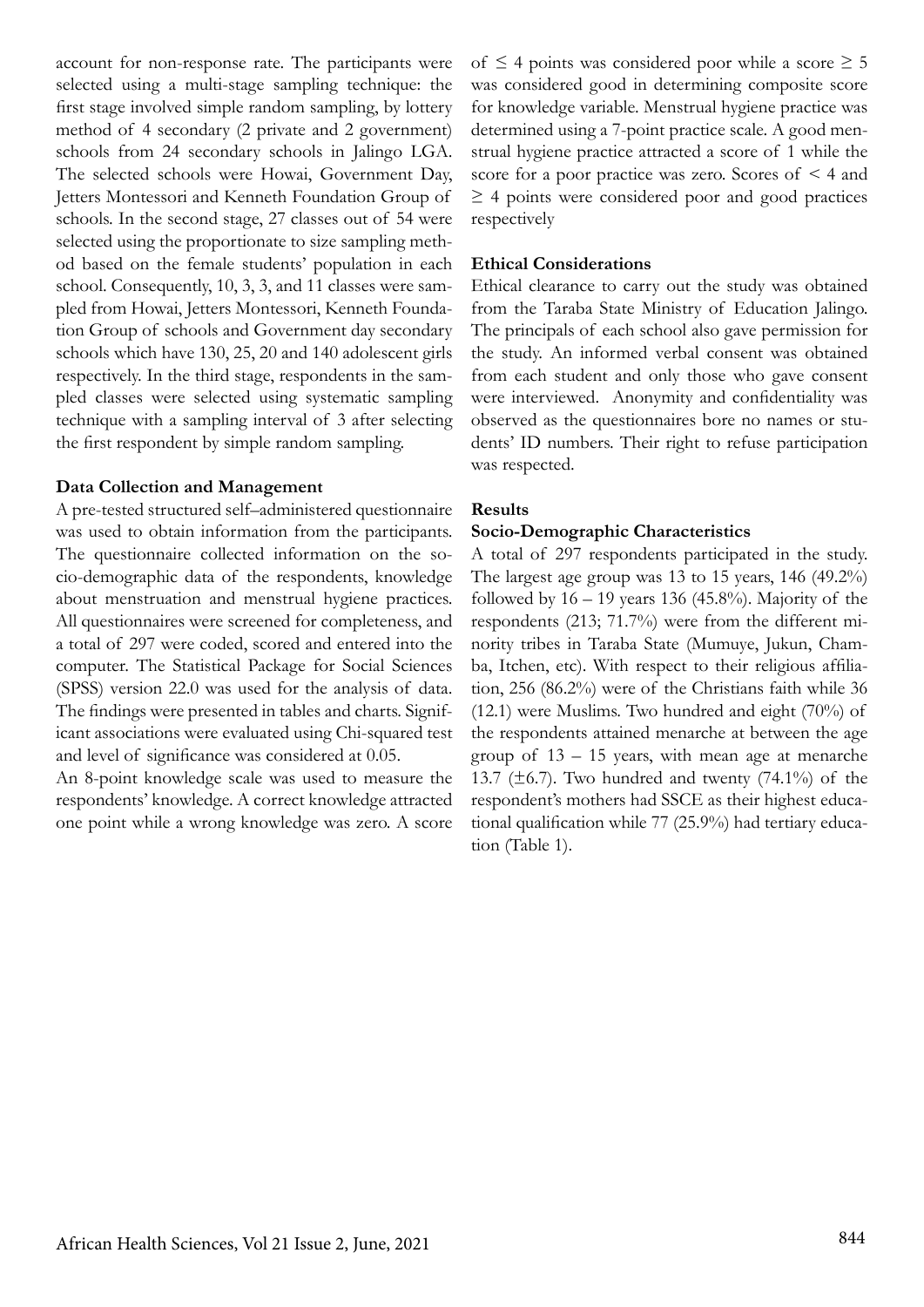**Table 1:** Socio-demographic Characteristics of Respondents

| <b>Variables</b>                                  | Frequency        | Percent |  |
|---------------------------------------------------|------------------|---------|--|
|                                                   | $(n = 297)$      | (%)     |  |
| Age Group (in years)                              |                  |         |  |
| $10-12$                                           | 15               | 5.1     |  |
| $13 - 15$                                         | 146              | 49.2    |  |
| $16-19$                                           | 136              | 45.8    |  |
| <b>Ethnicity</b>                                  |                  |         |  |
| Hausa/Fulani                                      | 54               | 18.2    |  |
| Igbo                                              | 25               | 8.4     |  |
| Yoruba                                            | 5                | 1.7     |  |
| Others                                            | 213              | 71.7    |  |
| Religion                                          |                  |         |  |
| Christian                                         | 256              | 86.2    |  |
| Islam                                             | 36               | 12.1    |  |
| Traditional                                       | 5                | 1.7     |  |
| <b>Class</b>                                      |                  |         |  |
| <b>JSS</b>                                        | 65               | 21.9    |  |
| <b>SSS</b>                                        | 232              | 78.1    |  |
| Live with                                         |                  |         |  |
| <b>Both Parents</b>                               | 146              | 49.2    |  |
| Mother only                                       | 66               | 22.2    |  |
| Relatives                                         | 76               | 25.6    |  |
| Others                                            | 9                | 3.0     |  |
|                                                   |                  |         |  |
| <b>Age at First menarche</b><br>$10 - 12$         | 58               | 19.5    |  |
| $13 - 15$                                         | 208              | 70.0    |  |
| $16 - 18$                                         | 31               | 10.4    |  |
|                                                   |                  |         |  |
| Mean age at menarche<br><b>Mother's Education</b> | 13.7 $(\pm 6.7)$ |         |  |
| No formal Education                               | 39               | 13.2    |  |
|                                                   | 52               | 17.5    |  |
| Primary                                           | 129              | 43.4    |  |
| Secondary                                         |                  |         |  |
| Tertiary                                          | 77               | 25.9    |  |
| <b>Mother's Occupation</b><br>Housewife           | 81               | 27.3    |  |
|                                                   | 81               | 27.3    |  |
| Trading<br>Civil Servant                          | 73               | 24.6    |  |
|                                                   | 62               |         |  |
| Farmer                                            |                  | 20.9    |  |
|                                                   |                  |         |  |

#### **Sources of Menstrual Knowledge**

The leading source of menstrual knowledge were mothers, 142 (48.1%), followed by teachers, 55 (17.8%),

friends 40  $(13.8\%)$  and others like sisters, 24  $(9.1\%)$ (Figure 1)

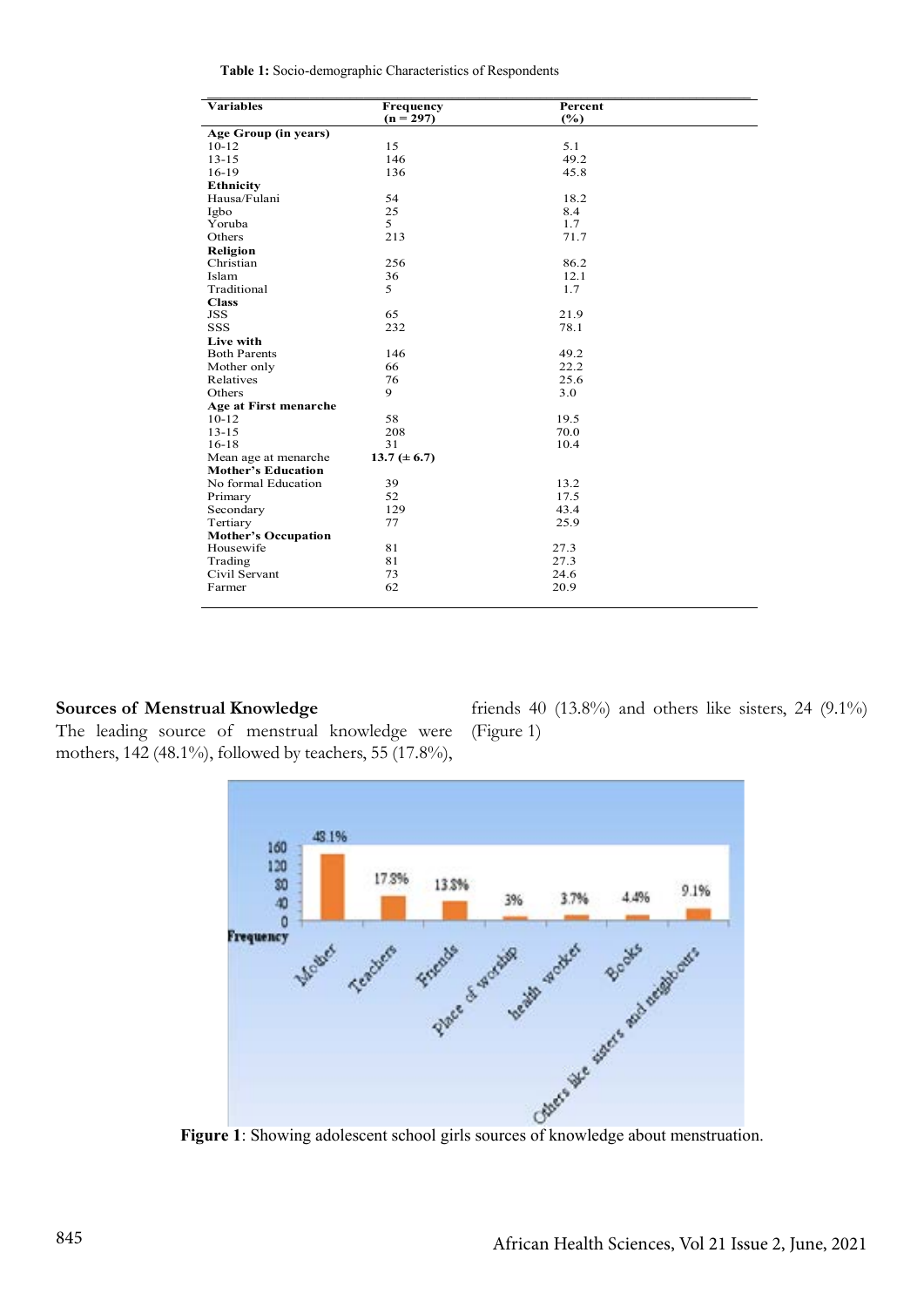#### **Knowledge of menstruation**

Three-quarter of respondents 226 (76.1%) had heard about menstruation before menarche. Also, 112 (38%), which is the total of respondents that said 'no' and 'not

sure', did not know that menstruation is the passage of blood from the uterus every 28 – 30 days. One hundred and twenty one (40.7%) of the respondents thought that other materials other than sanitary pads can be used as absorbents for menstruation.

| <b>Variables</b>                                | <b>Frequency</b><br>$(n=297)$ | Percent |
|-------------------------------------------------|-------------------------------|---------|
| <b>Heard about menstruation before menarche</b> |                               |         |
| Yes                                             | 226                           | 76.1    |
| N <sub>0</sub>                                  | 37                            | 12.5    |
| Not Sure                                        | 34                            | 11.4    |
| Normal menstrual bleeding duration              |                               |         |
| $3-7$ days                                      | 84                            | 28.3    |
| 5-7 days                                        | 44                            | 14.8    |
| $1-3$ days                                      | 169                           | 56.9    |
| <b>Menstruation is passage of blood</b>         |                               |         |
| from the uterus                                 |                               |         |
| Yes                                             | 185                           | 62.3    |
| No                                              | 30                            | 10.1    |
| Not Sure                                        | 82                            | 27.6    |
| <b>Menstruation results from shedding</b>       |                               |         |
| of the walls of the uterus                      |                               |         |
| Yes                                             | 167                           | 56.2    |
| No                                              | 20                            | 6.7     |
| Not sure                                        | 110                           | 37.0    |
| Menstruation comes with pain and ill health     |                               |         |
| Yes                                             | 271                           | 91.2    |
| No                                              | 13                            | 4.4     |
| Not sure                                        | 13                            | 4.4     |
| During menstruation, personal hygiene           |                               |         |
| is important                                    |                               |         |
| Yes                                             | 277                           | 93.3    |
| No                                              | 10                            | 3.4     |
| Not sure                                        | 10                            | 3.4     |
| <b>Menstruation is bad blood washed</b>         |                               |         |
| away from the body                              |                               |         |
| Yes                                             | 238                           | 80.1    |
| N <sub>0</sub>                                  | 38                            | 12.8    |
| Not sure                                        | 21                            | 7.1     |
| I know when to expect my menses                 |                               |         |
| Yes                                             | 212                           | 71.4    |
| N <sub>0</sub>                                  | 35                            | 11.8    |
| Not sure                                        | 50                            | 16.8    |
| Rags, cloths and tissue paper can be used       |                               |         |
| as absorbent                                    |                               |         |
| Yes                                             | 121                           | 40.7    |
| No                                              | 127                           | 42.8    |
| Not sure                                        | 49                            | 16.5    |

**Table 2:** Knowledge of Respondents Regarding Menstruation

#### **Menstrual Hygiene Practices**

Less than half"  $(127; 42.8\%)$  of the respondents used sanitary pads, the majority (244; 82.2%) bathed twice daily; 186 (62.6%) cleaned external genitalia with soap

and water; 103 (34.7%) collected pads, toilet rolls and cotton wools as the case may be after usage and disposed of in the latrine; majority; 129 (43.4%) changed their absorbents three times a day (Table 3).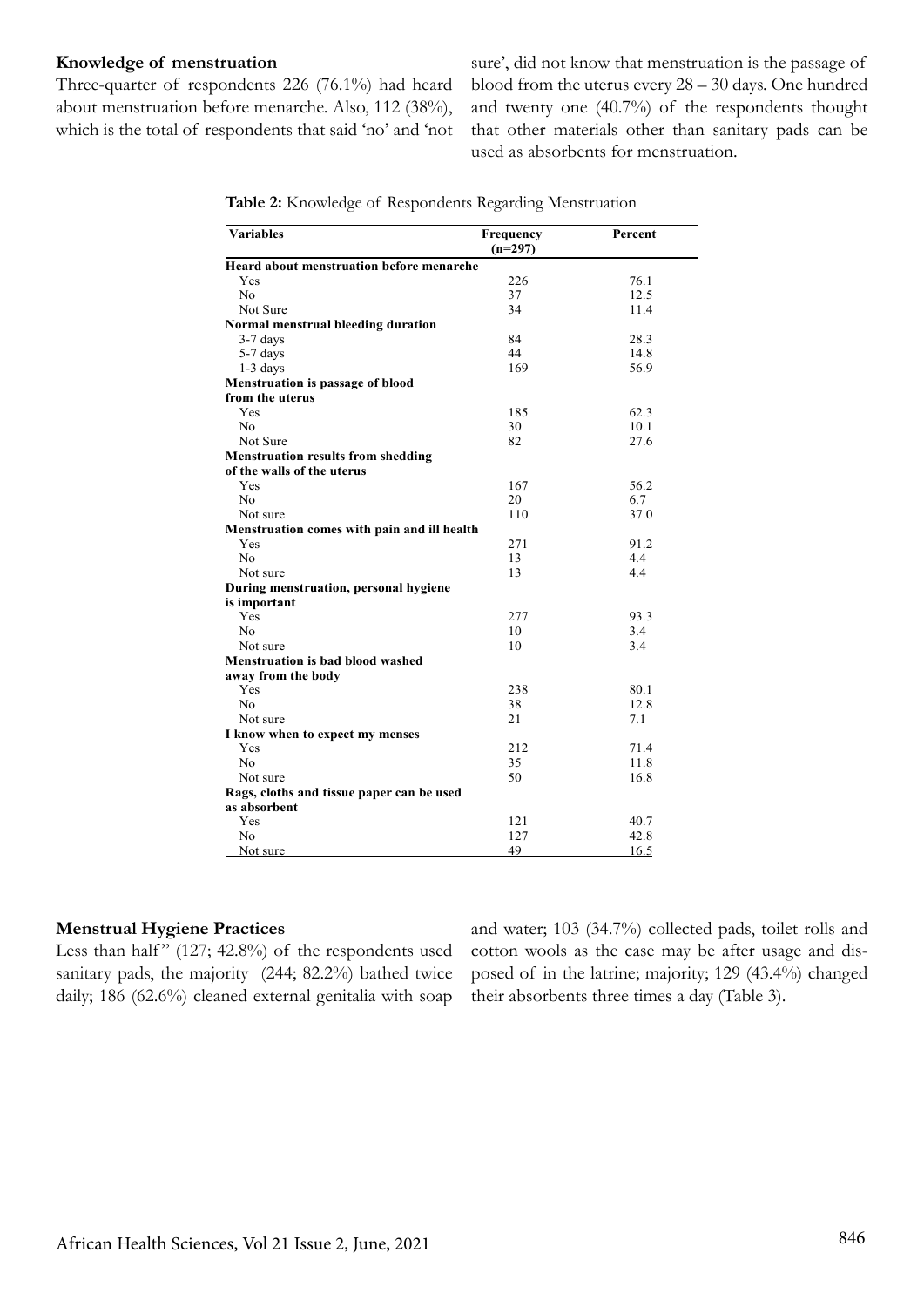| Variables                             | Frequency   | Percent |
|---------------------------------------|-------------|---------|
|                                       | $(n = 297)$ | (%)     |
| Type of absorbent used                |             |         |
| New piece of cloth                    | 89          | 30.0    |
| Old piece of cloth                    | 32          | 10.8    |
| Sanitary pad                          | 127         | 42.8    |
| Toilet paper                          | 26          | 8.8     |
| Cotton wool                           | 23          | 7.7     |
| <b>Bathing during menstruation</b>    |             |         |
| Once                                  | 32          | 10.8    |
| Twice                                 | 244         | 82.2    |
| Never                                 | 21          | 7.1     |
| Cleaning of external genitalia        |             |         |
| Soap and water                        | 186         | 62.6    |
| Water and antiseptic                  | 57          | 19.2    |
| Water only                            | 54          | 18.2    |
| <b>Disposal of absorbents</b>         |             |         |
| <b>Burning</b>                        | 81          | 27.3    |
| Dustbin                               | 76          | 25.6    |
| Latrines or toilets                   | 103         | 34.7    |
| <b>Burying</b>                        | 37          | 12.5    |
| No of times absorbents are            |             |         |
| changed per day                       |             |         |
| Once                                  | 23          | 7.7     |
| Twice                                 | 93          | 31.3    |
| Thrice                                | 129         | 43.4    |
| $>3$ times                            | 52          | 17.5    |
| <b>Health Seeking behavior:</b>       |             |         |
| Takes pain medications                |             |         |
| Yes                                   | 120         | 40.5    |
| N <sub>0</sub>                        | 138         | 46.5    |
| Not sure                              | 39          | 13.1    |
| Premenstrual exercise to prevent pain |             |         |
| Yes                                   | 116         | 39.1    |
| N <sub>0</sub>                        | 139         | 46.8    |
| Not sure                              | 42          | 14.1    |

**Table 3**: Respondents Menstrual Hygiene Practices

#### **Reasons for not using Sanitary Pads**

One hundred and seven (36%) of the respondents reported high cost of disposable pads, 73 (24.6%)

shame to buy from shop, 55 (18.5%) reported unavailability and 50 (16.8%) lack of knowledge on how to use it (Figure 2).



**\_\_\_\_\_\_\_\_\_\_\_\_\_\_\_\_\_\_\_\_\_\_\_\_\_\_\_\_\_\_\_\_\_\_\_\_\_\_\_\_\_\_\_\_\_\_\_\_\_\_\_\_\_\_\_\_\_\_\_\_\_**

 **Figure 2:** Respondents' reasons for not using sanitary pad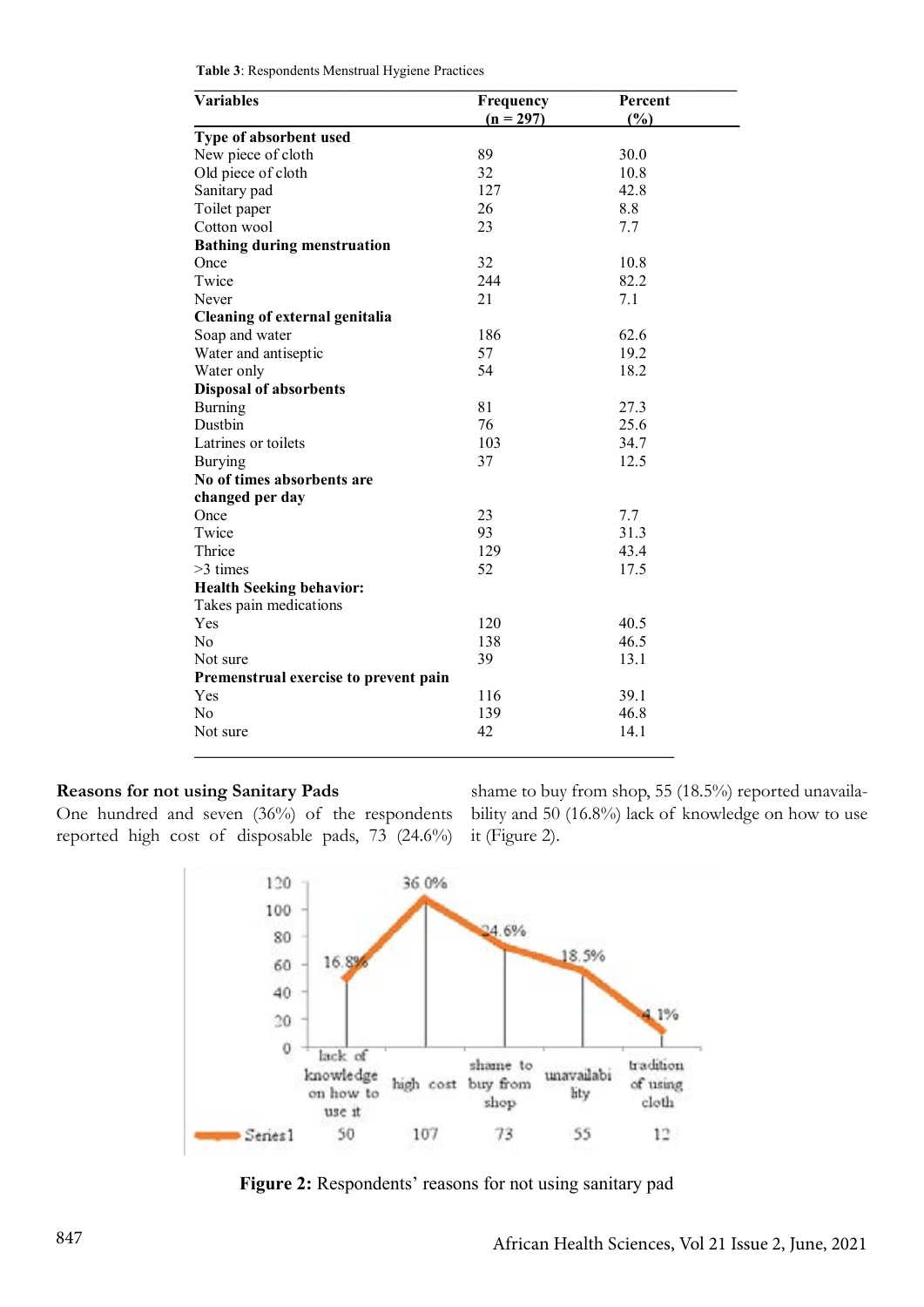# **Association between adolescents' knowledge level and menstrual hygiene practices**

There was a statistically significant association between knowledge of menstruation processes and menstrual hygiene practices  $(p<0.001)$ . A higher proportion of adolescents with good knowledge 171 (82.61%) had good menstrual hygiene practices. In contrast, respondents who had poor knowledge all had poor practice 90 (100%) [Table 4].

**Table 4:** Association between adolescents' level of knowledge and menstrual hygiene practices

| Level<br>knowledge | of Menstrual hygiene Practices |                 |                  |                    |
|--------------------|--------------------------------|-----------------|------------------|--------------------|
|                    | Poor<br>$n$ (%)                | Good<br>$n$ (%) | Total<br>$n$ (%) | $\chi^2$ (p value) |
| Poor               | 90 (100%)                      | 0(0)            | 90 (100)         | 175.25(p<0.001)    |
| Good               | 36 (17.39%)                    | 171 (82.61%)    | 207(100)         |                    |

#### **Discussion**

A total of 297 adolescent girls participated in the study. Seventy percent of respondents experienced first menstruation between ages 13–15 years with mean age at menarche been  $13.7 \pm 6.7$ . Minority ethnic groups in Nigeria which are more than 20 in Taraba State made up the largest group, 213 (71%) of the total study population.

Awareness about menstruation in this study was appreciable. Over three-quarter (76.1%) of the girls knew about menstruation before experiencing it. This is similar with findings from other studies in Nigeria and elsewhere7,30,31. The high level of awareness may not be unconnected with the study location, being an urban area. Most previous studies were also conducted in cities where exposure and access to information is generally higher either through parents who are likely to be more educated, or through the mass or social media. Perhaps, studies done in rural settings will report lower awareness than these figures usually found from city populations.

The study showed that mothers were the leading source of information about menstruation to the students. This is in agreement with results of studies within and outside Nigeria7,30-33. The finding is however contrary to those from Ethiopia and Egypt<sup>28,33</sup> where majority of the participants (67.8%) got information about menstruation from friends, followed by the mass media (57%). A possible explanation for this difference may be that girls from those climes discuss menstruation issues with their peers more openly. Generally, it is agreed

that the home environment should provide the primary information on sexual education, particularly the mothers to the girl child. What is sometimes worrying about this source is that the depth of knowledge passed by the mothers is a function of their level of education, communication skills as well as socio-cultural prescriptions and proscriptions. This therefore often leads to incomplete or incorrect information about the subject. The finding of a high proportion of the girls with poor knowledge of the source of menstruation, process and its timing, despite high awareness in this study may be an attestation to this fact. A study by Water-Aid<sup>32</sup> in Nepal also echoed this concern where they reported that the knowledge about menstruation that large majority of the girls had before attaining menarche, and later too, was not correct. But as seen in this study and several others7,30-33 those who should fill this knowledge gap by virtue of their educational knowledge and training are usually not major sources of this knowledge.

Menstrual hygiene management during menstruation is of considerable importance as it can affect women's health by increasing their vulnerability to infections of the urinary tract and the perineum<sup>9,11</sup>. This study found that sanitary pads were the most used absorbent 127 (42.8%) among the adolescents. Though this is similar with two separate studies done in Kano, North-western Nigeria, the latter found percentages that are more than twice higher (92.2% and 93.8% respectively) than this case7,34. This higher use from Kano could be explained from the fact that the secondary schools selected were within Kano metropolis where significant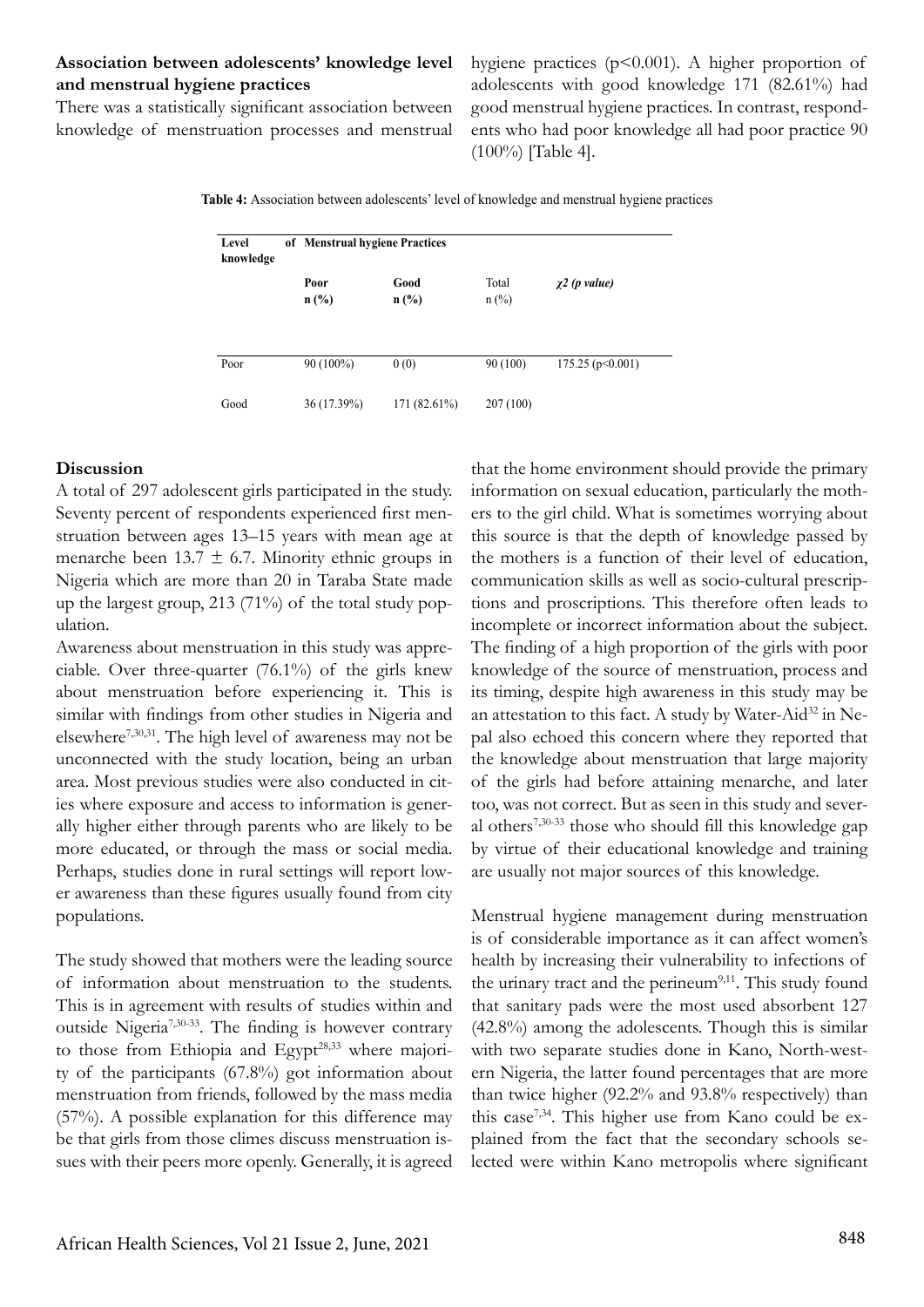number of students belong to more affluent homes who could afford to buy the menstrual pads for their children as compared to Jalingo, a relatively young and only growing town. The fact that high cost of sanitary pads was cited most (36%) as the reason for non-use attest to this explanation. Elsewhere in other cities like Benin and Ife, sanitary pads were also the absorbent used by majority of the students $30, 35$ . This is unlike the Water-Aid study in Nepal where most of the girls made use of new pieces of cloth $32$ . Similarly, less than onehalf (43.4%) of the respondents changed absorbents at least 3 times daily during menstruation. This is about the same with 42.5% reported in Ile-Ife, South-western Nigeria<sup>30</sup>. It is however lower than that reported in Sokoto, North-western Nigeria<sup>36</sup> where 70% of respondents changed absorbents at least 3 times daily.

On method of disposal, this study revealed that most adolescents disposed of used absorbents in the latrines or toilets  $(34.7\%)$ , by burning  $(27.3\%)$ , in dustbins  $(25.6\%)$ . This is at variance with the report from Kano<sup>7</sup> where dustbin was the major disposal method (73.9%) then followed by the disposal in the toilet (14.7%). The finding in this study is surprisingly similar to the one in Ife, in Southern Nigeria, where about the same proportion (35.17%) used the pit latrine as the major disposal method and equally followed too by burning  $(32.6\%)^{30}$ . During menstruation, most respondents (82.7%) bathed at least twice daily similar to 84.1% in Ife and 83.3% in Benin City<sup>30, 35</sup>. This contrasts the finding from a study in Nepal where 57% of the participants bathed only daily and  $43\%$  on alternate days when menstruating<sup>37</sup>. On a sharp contrast, a report from India revealed that as high as 62.3% of females abstained from taking their bath during menstruation due to the belief that bathing would either stop the menstrual flow or increase its intensity<sup>9</sup>. Cleanliness of the external genitalia during menstruation was satisfactory. Majority of the girls (62.6%) used soap and water which is the ideal healthwise, and 19.2% used water and antiseptic. A similar finding was reported in India where 57.3% also used both soap and water for cleaning the external genitalia. The significant few (18.2%) who used water only possibly did so either as a result of lack of knowledge or unavailability of soap or both. A significant association was found between good knowledge and practice of menstrual hygiene management ( $p$ <0.001). Other studies in Nigeria are also in agreement with this finding<sup>11,</sup> 23. In many instances in real life including health behaviour, this is the normal expectation, a positive correlation between knowledge and practice. It fails to be

true only when other variables such as enabling factors confound the direction of outcome.

#### **Conclusion**

There was good knowledge and practice of menstruation and menstrual hygiene among the adolescent school girls. Sanitary pads were the most used menstrual absorbent. Most people who used other materials did so because of cost of affording sanitary pads. Majority of the adolescents properly disposed of menstrual absorbents. Promotion of menstrual hygiene among adolescents should be maintained. Governments and organizations should make sanitary pads and other menstrual hygiene management facilities and services affordable to every adolescent girl.

## **Acknowledgement**

Authors would like to thank all the students and teachers of the various schools who participated and supported us to run this study smoothly.

#### **Conflict of interest**

None declared.

#### **References**

1. World Health Organization (WHO). Child and Adolescent Health and Development. The 2010 Revision — Extended Dataset (United Nations publication, Sales No. 11.XIII.7). 2012.

2. Stang J, Story M. Nutrition screening, assessment and intervention. *Guidel Adolesc Nutr Serv*. 2005; 35-54.

3. Oyebola DO. Female Reproduction. Essential Physiology for Students of Medicine, Pharmacy and Related Disciplines. Nihort Press, Ibadan, 2002; 232-244.

4. Water Supply & Sanitation Collaborative Council and Government of India, "WASH and Health for Menstrual Hygiene Management: Training of Trainers Manual v1.0," Tech. Rep., Water Supply & Sanitation Collaborative Council, London, UK, 2013, https://www. wsscc.org/wp-content/uploads/.../ToT-manual-Jul15 update-EN-web.pdf%0A%0A.

5. UNICEF, Sharing Simple Facts: Useful Information about Menstrual Health and Hygiene, UNICEF India, New Delhi, India, 2008.

6. Swedish International Development Cooperation Agency [SIDA], "Menstrual hygiene management," in Health: Both a prerequisite and an outcome of sustainable development, pp. 1–3, Swedish International Development Cooperation Agency, Stockholm, Sweden, 2016.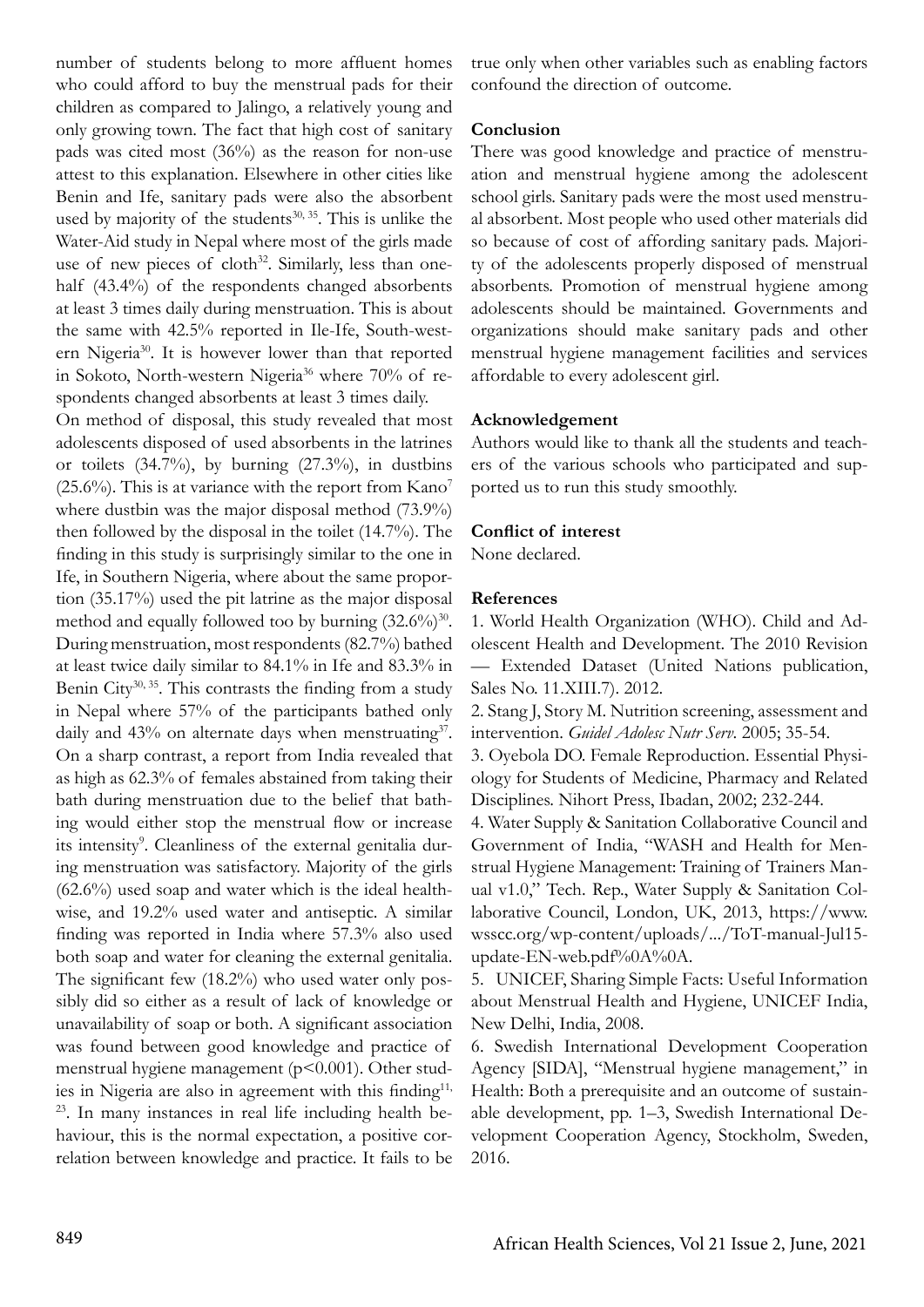7. Garba I, Rabiu A, Abubakar IS. Menstrual hygiene among adolescent school girls in Kano. *Tropical Journal of Obstetrics and Gynaecology*. 2018:35(2):153-7.

8. Shanbhag D, Shilpa R, D'Souza N, Josephine P, Singh J, Goud BR. Perceptions regarding menstruation and practices during menstrual cycles among high school going adolescent girls in resource limited settings around Bangalore city, Karnataka, India. *Int J Collab Res Intern Med Public Health*. 2012:4(7):1353.

9. Thakre SB, Thakre SS, Reddy M, Rathi N, Pathak K, Ughade S. Menstrual hygiene: knowledge and practice among adolescent school girls of Saoner, Nagpur district. *J Clin Diagn Res*. 2011:5(5):1027-33.

10. Paul D, Patnik R, Gopalakrishnan S. Improvement in knowledge and practices of adolescent girls on reproductive health with focus on hygiene during menstruation in five years. *Health Popul Perspect Issues*. 2014:37 (1 & 2), 1-14.

11. Fernandes M, Mahon T. The Untold Story Menstrual Hygiene: Issues of Awareness and Practices. In 3rd South Asian conference on sanitation, Delhi, India 2008 (pp. 19-21).

12. Ten VT. Menstrual hygiene: a neglected condition for the achievement of several millennium development goals. Europe External Policy Advisors. 2007:1- 22. http://www.eepa.be/wcm/dmdocuments/BGpaper\_MenstrualHygiene.pdf

13. Aniebue UU, Aniebue PN, Nwankwo TO. The impact of pre-menarcheal training on menstrual practices and hygiene of Nigerian school girls. *Pan Afr Med J*. 2009; 2(1). DOI: 10.4314/pamj.v2i1.51708

14. Abioye-Kuteyi EA. Menstrual knowledge and practices amongst secondary school girls in lle lfe, Nigeria. *J R Soc Promot Health*. 2000:120(1):23-6.

15. Thakur H, Aronsson A, Bansode S, StalsbyLundborg C, Dalvie S, Faxelid E. Knowledge, practices, and restrictions related to menstruation among young women from low socioeconomic community in Mumbai, India. *Front Public Health*. 2014; 2:72. doi:10.3389/ fpubh.2014.00072

16. Adika VO, Yabga J, Apiyanteide FA, Ologidi PW, EkpoKE. Perception and behaviour on use of sanitary pads during menstruation among adolescent school girls in Bayelsa State, Nigeria. *Adv. Appl. Sci. Res*. 2011; 2(6):9-15.

17. Onyegegbu N. Menstruation and Menstrual Hygiene among Women and Young Females in Rural Eastern Nigeria. *Journal of Science Teachers Association of Nigeria*. 2008; 28(I):193-206.

18. Gumanga SK, Kwame-Aryee RA. Menstrual characteristics in some adolescent girls in Accra, Ghana. *Ghana Med J*. 2012; 46(1). http://www.ncbi.nlm.nih. gov/pmc/articles/PMC3353505.

19. Oster E, Thornton R. Menstruation, sanitary products, and school attendance: Evidence from a randomized evaluation. *Am Econ J Appl Econ* 2011; 3(1):91- 100. https://doi.org/10.1257/app.3.1.91

20. Liu HL, Chen KH, Peng NH. Cultural practices relating to menarche and menstruation among adolescent girls in Taiwan—Qualitative investigation. *Pediatr Adolesc Gynecol* 2012; 25(1):43-7.

21. Sommer M and Connolly S. "Growth and changes," Tech. Rep., Grow and Know, Inc., Cambodia, 2012, https://www.unicef.org/cambodia/Growth\_and\_ Changes\_lowres.pdf%0A%0A.

22. Rheinländer T and Wachira M, Emerging Issue Brief: Menstrual Hygiene An Ancient - but Ignored Global Health Problem of All Women, Global Health Minders, 2015, http://ghm-menstrualhygiene-brief.pdf 23. House S, Mahon T and Cavill S. "Menstrual hygiene matters: a resource for improving menstrual hygiene around the world. First Edit," Tech. Rep., WaterAid, London, UK, 2012. Ethiopia," *BMC Public Health*, 14(1), article 1118, 2014.

24. Kaur R, Kaur K, and Kaur R. "Menstrual hygiene, management, and waste disposal: practices and challenges faced by girls/women of developing countries," *Journal of Environmental and Public Health*, vol. 2018, Article ID 1730964.

25. Trinies V, Caruso B, Sogoré A, Toubkiss J, and Freeman M. "Uncovering the challenges to menstrual hygiene management in schools in Mali," Waterlines, vol. 34, no. 1, pp. 31–40, 2015.

26. Tegegne TK and Sisay MM, "Menstrual hygiene management and school absenteeism among female adolescent students in Northeast Ethiopia," *BMC Public Health*, vol. 14, no. 1, article 1118, 2014.

27. Nigeria. Healthwatch: Informed commentary, intelligence and insights on the Nigerian Health Sector. New data from PMA2020 shed light on menstrual hygiene management in Kaduna, Nigeria. Available form: http://nigeriahealthwatch.com/new-data-frompma2020-shed-light-on-menstrual-hygiene-management-in-kaduna-nigeria/.

28. NIGERIA: Administrative Division, States and Local Government Areas. https://citypopulation.de/ php/nigeria-admin.php

29. Israel GD. Determining Sample Size. Institute of Food and Agricultural Sciences (IFAS), University of Florida, PEOD-6, 1-5. 2013.

30. Aluko OO, Oluya OM, Olaleye OA, Olajuyin AA, Olabintan TF, Oloruntoba-Oju OI. Knowledge and